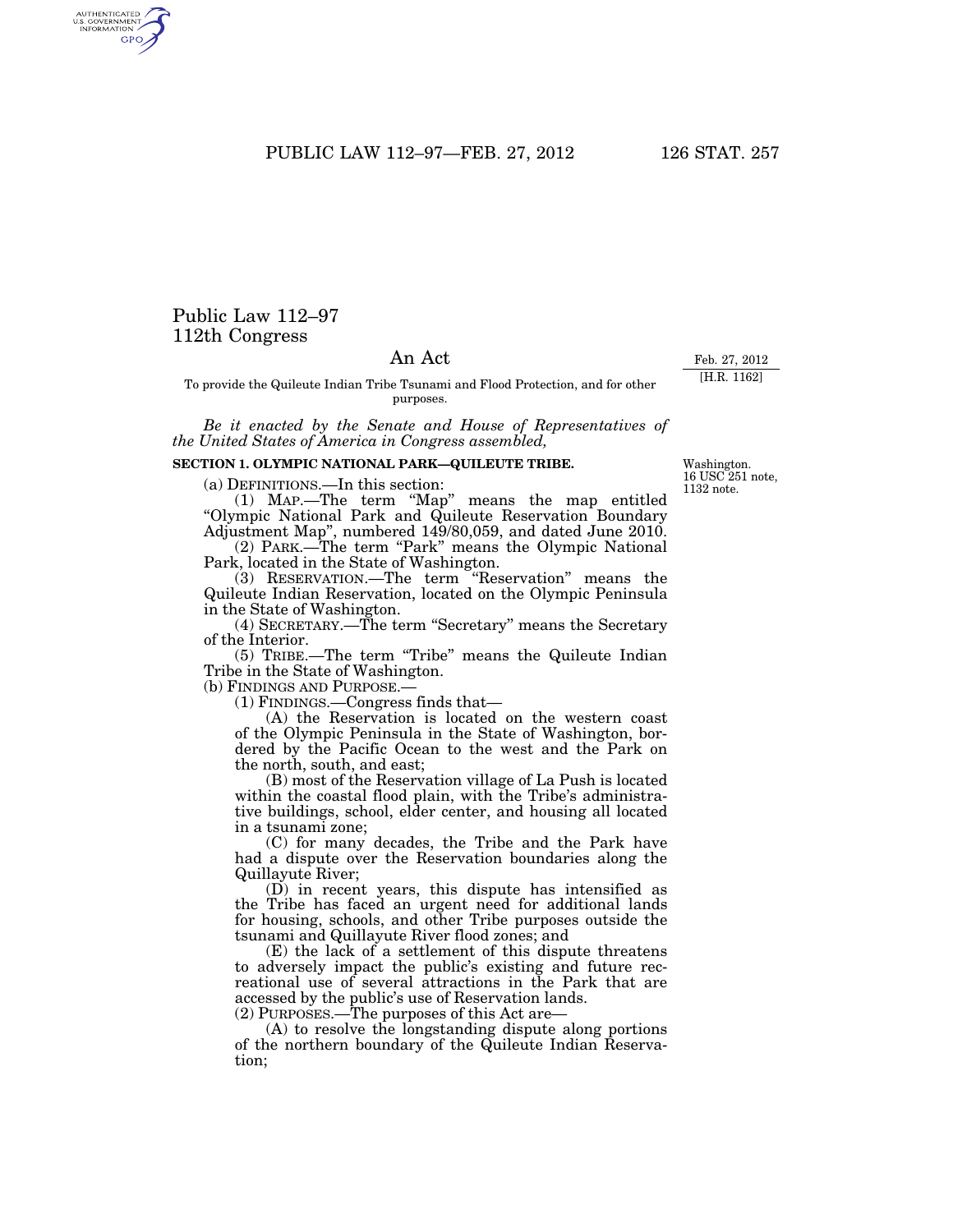(B) to clarify public use and access to Olympic National Park lands that are contiguous to the Reservation;

(C) to provide the Quileute Indian Tribe with approximately 275 acres of land currently located within the Park and approximately 510 acres of land along the Quillayute River, also within the Park;

(D) to adjust the wilderness boundaries to provide the Quileute Indian Tribe Tsunami and flood protection; and

(E) through the land conveyance, to grant the Tribe access to land outside of tsunami and Quillayute River flood zones, and link existing Reservation land with Tribe land to the east of the Park.

(c) REDESIGNATION OF FEDERAL WILDERNESS LAND, OLYMPIC NATIONAL PARK CONVEYANCE.—

(1) REDESIGNATION OF WILDERNESS.—Certain Federal land in the Park that was designated as part of the Olympic Wilderness under title I of the Washington Park Wilderness Act of 1988 (Public Law 100–668; 102 Stat. 3961; 16 U.S.C. 1132 note) and comprises approximately 222 acres, as generally depicted on the Map is hereby no longer designated as wilderness, and is no longer a component of the National Wilderness Preservation System under the Wilderness Act (16 U.S.C. 1131 et seq.).

(2) LANDS TO BE HELD IN TRUST.—All right, title, and interest of the United States in and to the approximately 510 acres generally depicted on the Map as ''Northern Lands'', and the approximately 275 acres generally depicted on the Map as ''Southern Lands'', are declared to be held in trust by the United States for the benefit of the Tribe without any further action by the Secretary.

(3) BOUNDARY ADJUSTMENT; SURVEY.—The Secretary shall—

(A) adjust the boundaries of Olympic Wilderness and the Park to reflect the change in status of Federal lands under paragraph (2); and

(B) as soon as practicable after the date of enactment of this section, conduct a survey, defining the boundaries of the Reservation and Park, and of the Federal lands taken into and held in trust that are adjacent to the north and south bank of the Quillayute River as depicted on the Map as "Northern Lands".

(4) LAW APPLICABLE TO CERTAIN LAND.—The land taken into trust under this subsection shall not be subject to any requirements for valuation, appraisal, or equalization under any Federal law.

(d) NON-FEDERAL LAND CONVEYANCE.—Upon completion and acceptance of an environmental hazard assessment, the Secretary shall take into trust for the benefit of the Tribe certain non-Federal land owned by the Tribe, consisting of approximately 184 acres, as depicted on the Map as ''Eastern Lands'', such non-Federal land shall be designated as part of the Reservation.

(e) MAP REQUIREMENTS.—

(1) AVAILABILITY OF INITIAL MAP.—The Secretary shall make the Map available for public inspection in appropriate offices of the National Park Service. The Map shall also depict any non-Federal land currently owned by the Tribe which is being placed in trust under this section.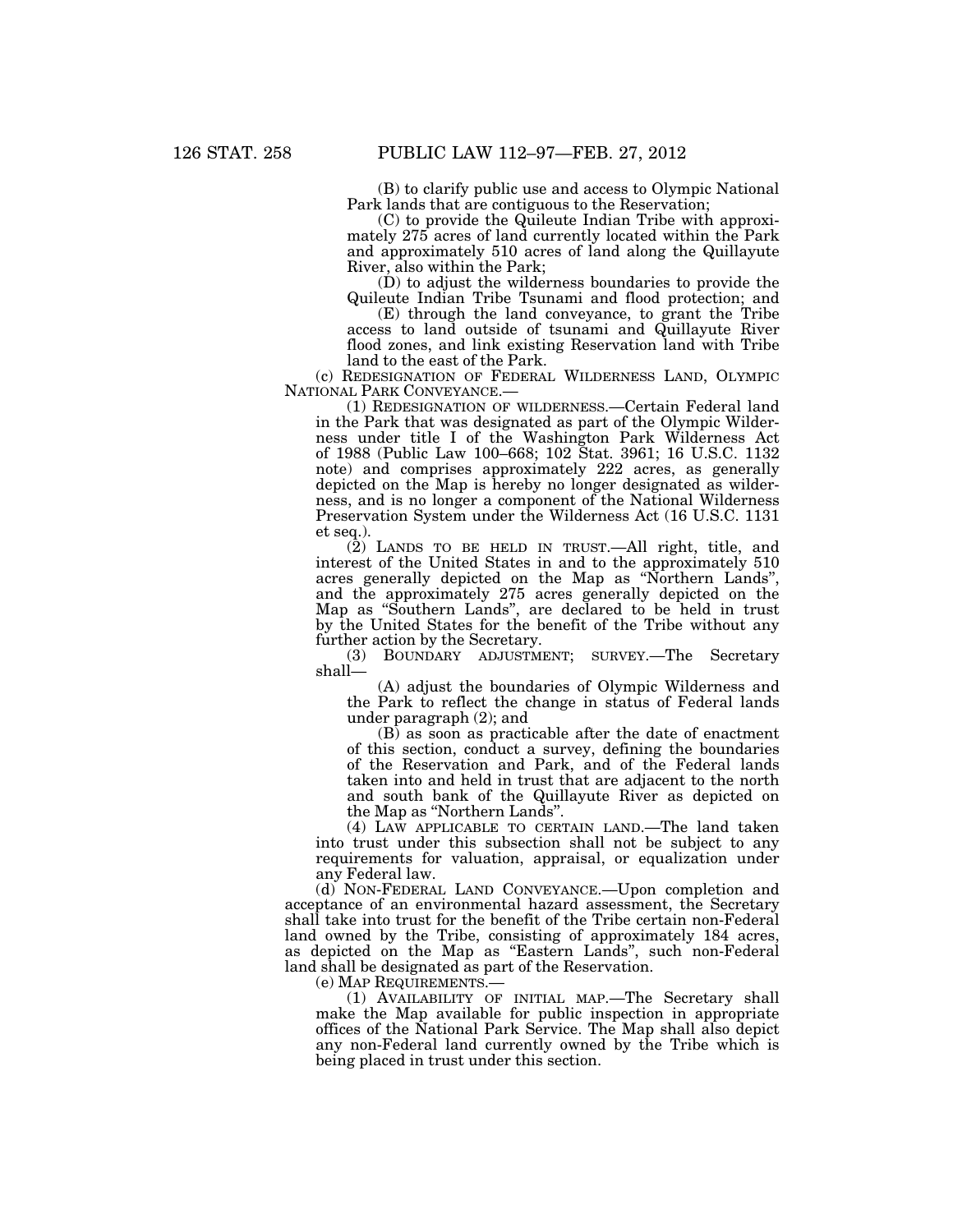(2) REVISED MAP.—Not later than one year after the date Deadline. of the land transaction in subsections (d) and (e), the Secretary shall submit to the Committee on Energy and Natural Resources of the Senate and Committee on Natural Resources of the House of Representatives a revised map that depicts—

(A) the Federal and non-Federal land taken into trust

under this section and the Second Beach Trail; and

(B) the actual boundaries of the Park as modified by the land conveyance.

(f) JURISDICTION.—The land conveyed to the Tribe by this section shall be designated as part of the Quileute Reservation and placed in the following jurisdictions:

(1) TRUST LAND.—The same Federal, State, and Tribe jurisdiction as on all other trust lands within the Reservation, so long as the exercise of such jurisdiction does not conflict with the terms of the easement described in subsection (g) below.

(2) TRIBE JURISDICTION.—Park visitors shall remain subject to the jurisdiction of the Tribe while on the Second Beach parking lot, on those portions of the Second Beach Trail on the Reservation, and Rialto Spit, to the same extent that such visitors are subject to the Tribe's jurisdiction elsewhere on the Reservation.

(g) GRANT OF EASEMENT IN CONNECTION WITH LAND CONVEY-ANCE.—

(1) EASEMENT REQUIRED.—The conveyances under subsection (c)(2) shall be subject to the conditions described in this subsection.

(2) REQUIRED RIGHTS UNDER EASEMENT.—Any easement granted under this subsection must contain the following express terms:

(A) NO IMPACT ON EXISTING RIGHTS.—An easement shall not limit the Tribe's treaty rights or other existing rights.

(B) RETENTION OF RIGHTS.—The Tribe retains the right to enforce its rules against visitors for disorderly conduct, drug and alcohol use, use or possession of firearms, and other disruptive behaviors.

(C) MONITORING OF EASEMENT CONDITIONS.—The Park has the right, with prior notice to the Tribe, to access lands conveyed to the Tribe for purposes of monitoring compliance with any easement made under this subsection.

(3) EXEMPTION FOR SUBSECTION (d) LAND.—The non-Federal land owned by the Tribe and being placed into trust by the Secretary in accordance with subsection (d) shall not be included in, or subject to, any easement or condition specified in this subsection.

(4) REQUIRED TERMS AND CONDITIONS.—The following specified land areas shall be subject to the following easement conditions:

(A) CONDITIONS ON NORTHERN LAND.—Certain land that will be added to the northern boundary of the Reservation by the land conveyance, from Rialto Beach to the east line of Section 23, shall be subject to an easement, which shall contain the following requirements:

(i) The Tribe may lease or encumber the land, consistent with their status as trust lands, provided

Designation.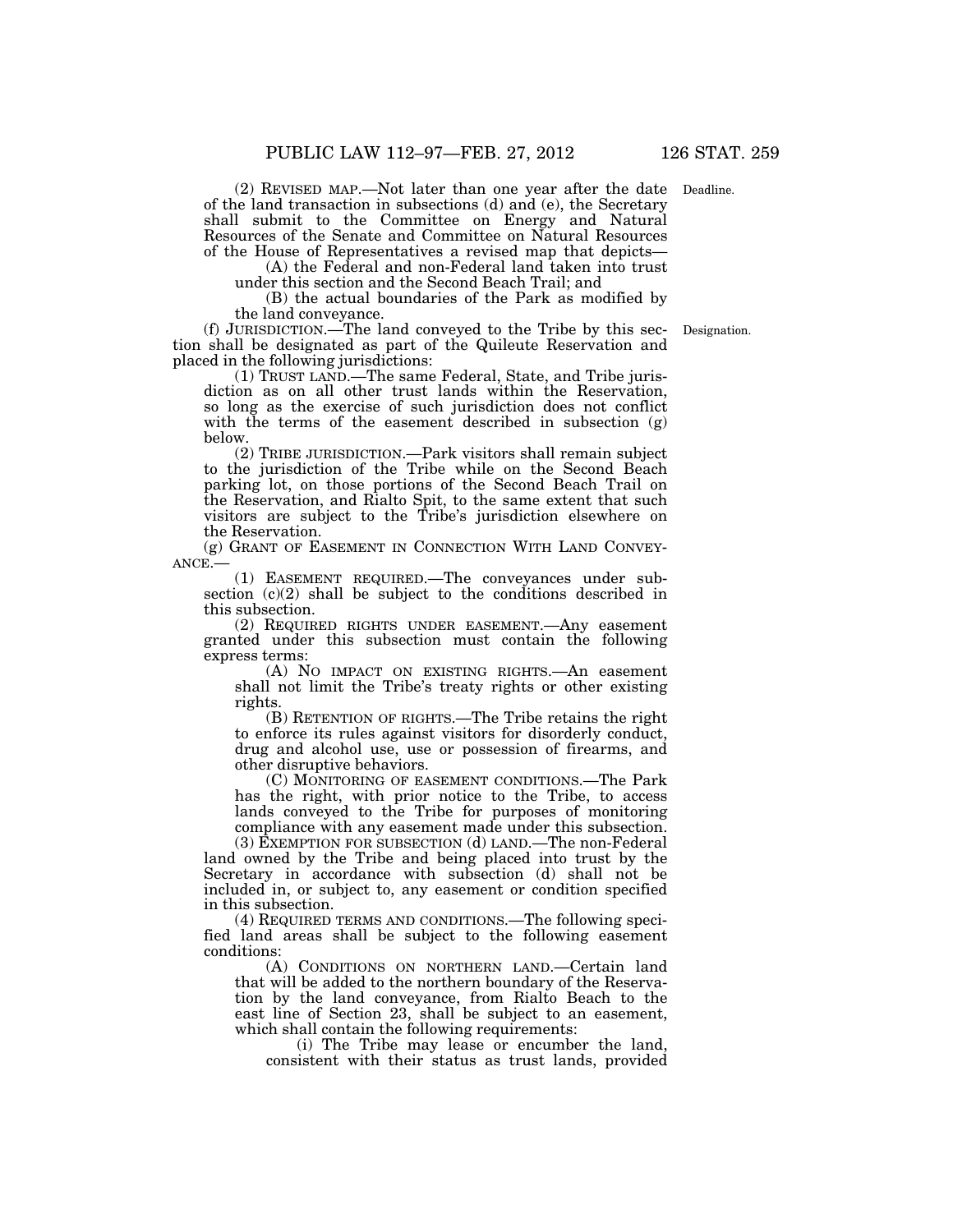that the Tribe expressly subjects the conveyance or authorized use to the terms of the easement.

(ii) The Tribe may place temporary, seasonal camps on the land, but shall not place or construct commercial residential, industrial, or other permanent buildings or structures.

(iii) Roads on the land on the date of enactment of this Act may be maintained or improved, but no major improvements or road construction may occur, and any road improvements, temporary camps, or other uses of these lands shall not interfere with its use as a natural wildlife corridor.

(iv) The Tribe may authorize Tribe members and third parties to engage in recreational, ceremonial, or treaty uses of the land provided that the Tribe adopts and enforces regulations permanently prohibiting the use of firearms in the Thunder Field area, and any areas south of the Quillayute River as depicted on the Map.

(v) The Tribe may exercise its sovereign right to fish and gather along the Quillayute River in the Thunder Field area.

(vi) The Tribe may, consistent with any applicable Federal law, engage in activities reasonably related to the restoration and protection of the Quillayute River and its tributaries and streams, weed control, fish and wildlife habitat improvement, Quillayute River or streambank stabilization, and flood control. The Tribe and the Park shall conduct joint planning and coordination for Quillayute River restoration projects, including streambank stabilization and flood control.

(vii) Park officials and visitors shall have access to engage in activities along and in the Quillayute River and Dickey River that are consistent with past recreational uses, and the Tribe shall allow the public to use and access the Dickey River, and Quillayute River along the north bank, regardless of future changes in the Quillayute River or Dickey River alignment.

(viii) Park officials and visitors shall have access to, and shall be allowed to engage in, activities on Tribal lands at Rialto Spit that are consistent with past recreational uses, and the Tribe shall have access to Park lands at Rialto Beach so that the Tribe may access and use the jetty at Rialto Beach.

(B) CONDITIONS ON SECOND BEACH TRAIL AND ACCESS.— Certain Quileute Reservation land along the boundary between the Park and the southern portion of the Reservation, encompassing the Second Beach trailhead, parking area, and Second Beach Trail, shall be subject to a conservation and management easement, as well as any other necessary agreements, which shall implement the following provisions:

(i) The Tribe shall allow Park officials and visitors to park motor vehicles at the Trail parking area existing on the date of enactment of this Act and to access the portion of the Trail located on Tribal

Plans.

Accessibility.

Accessibility.

**Maintenance**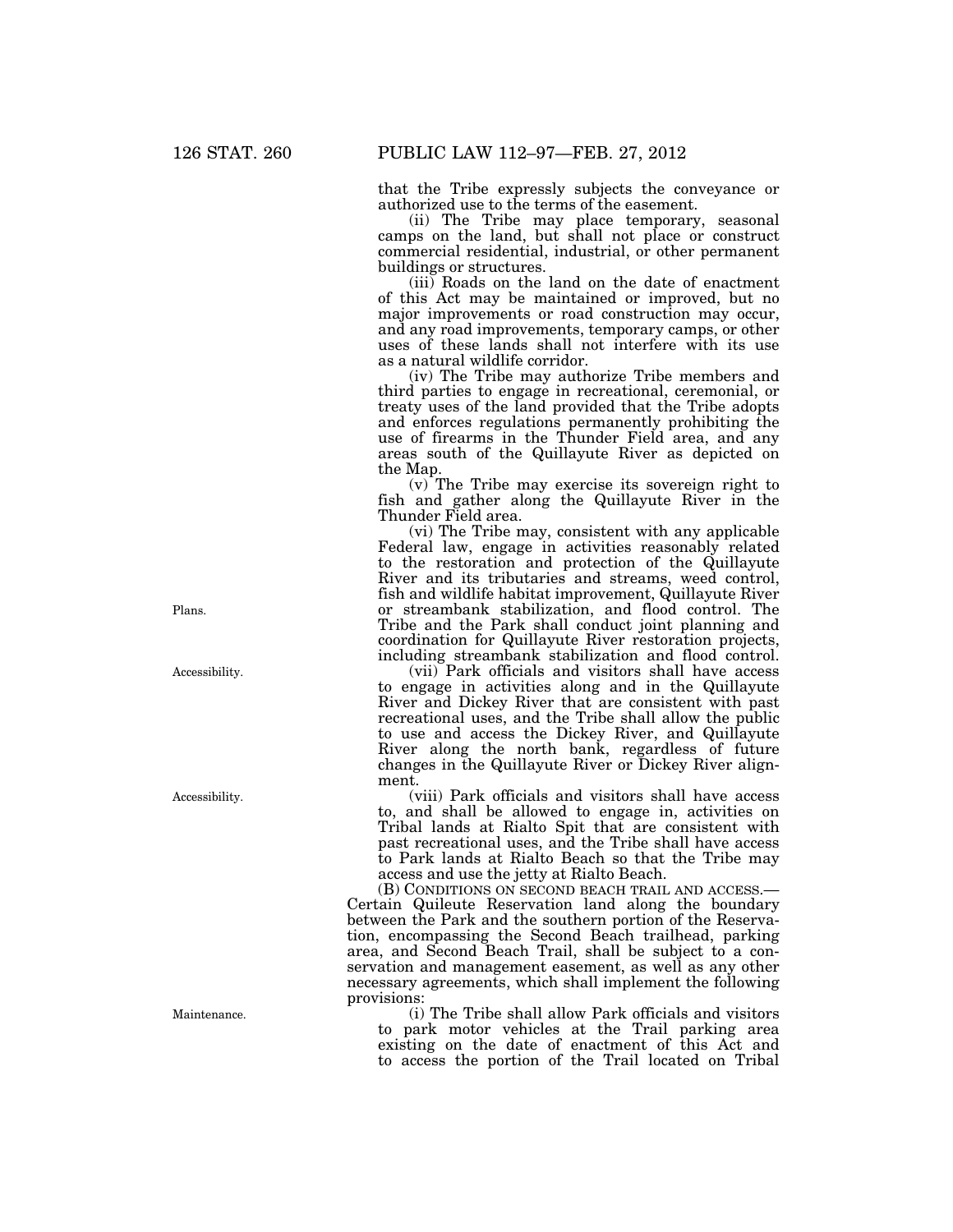lands, and the Park shall be responsible for the costs of maintaining existing parking access to the Trail.

(ii) The Tribe shall grant Park officials and visitors the right to peacefully use and maintain the portion of the Trail that is on Tribal lands, and the Park shall be responsible for maintaining the Trail and shall seek advance written approval from the Tribe before undertaking any major Trail repairs.

(iii) The Park officials and the Tribe shall conduct Plans. joint planning and coordination regarding any proposed relocation of the Second Beach trailhead, the parking lot, or other portions of the Trail.

(iv) The Tribe shall avoid altering the forested landscape of the Tribe-owned headlands between First and Second Beach in a manner that would adversely impact or diminish the aesthetic and natural experience of users of the Trail.

(v) The Tribe shall reserve the right to make improvements or undertake activities at the Second Beach headlands that are reasonably related to enhancing fish habitat, improving or maintaining the Tribe's hatchery program, or alterations that are reasonably related to the protection of the health and safety of Tribe members and the general public.

(vi) The Park officials, after consultation with the Tribe, may remove hazardous or fallen trees on the Tribal-owned Second Beach headlands to the extent necessary to clear or safeguard the Trail, provided that such trees are not removed from Tribal lands.

(vii) The Park officials and the Tribe shall negotiate an agreement for the design, location, construction, and maintenance of a gathering structure in the Second Beach headlands overlook for the benefit of Park visitors and the Tribe, if such a structure is proposed to be built.

(C) SOUTHERN LANDS EXEMPT.—All other land conveyed to the Tribe along the southern boundary of the Reservation under this section shall not be subject to any easements or conditions, and the natural conditions of such land may be altered to allow for the relocation of Tribe members and structures outside the tsunami and Quillayute River flood zones.

(D) PROTECTION OF INFRASTRUCTURE.—Nothing in this Act is intended to require the modification of the parklands and resources adjacent to the transferred Federal lands. The Tribe shall be responsible for developing its lands in a manner that reasonably protects its property and facilities from adjacent parklands by locating buildings and facilities an adequate distance from parklands to prevent damage to these facilities from such threats as hazardous trees and wildfire.

(h) EFFECT OF LAND CONVEYANCE ON CLAIMS.—

(1) CLAIMS EXTINGUISHED.—Upon the date of the land conveyances under subsections (d) and (e) and the placement of conveyed lands into trust for the benefit of the Tribe, any claims of the Tribe against the United States, the Secretary, or the Park relating to the Park's past or present ownership,

Contracts.

Maintenance. Approval.